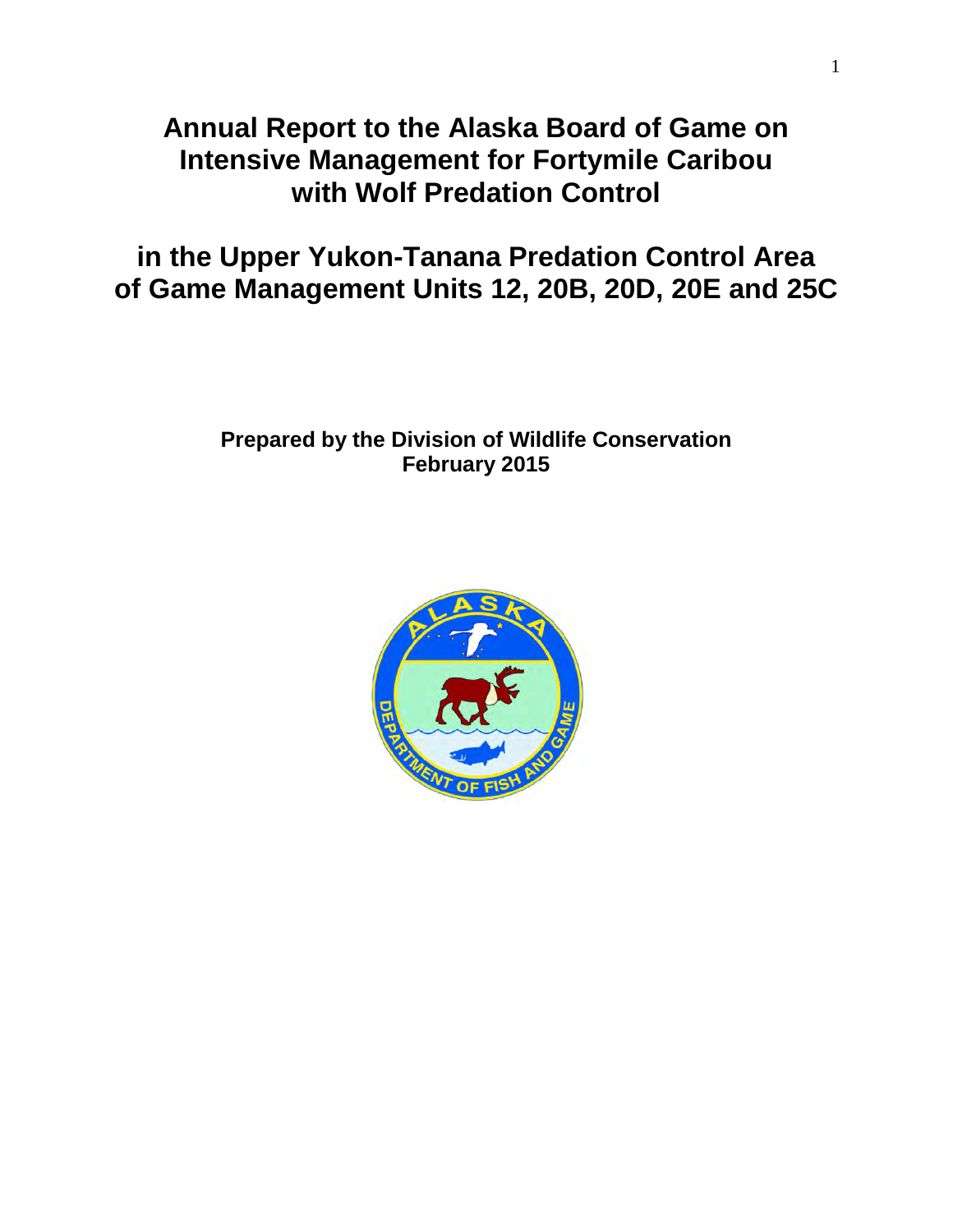- **1) Description of IM Program[1](#page-1-0)**
- **A) This report is an** annual **evaluation for a predation control program authorized by the Alaska Board of Game (Board) under 5 AAC 92.113**
- **B) Month this report was submitted by the Department to the Board:**

**February** X **(annual report) August (interim annual update[2](#page-1-1) ) Year** 2015

- **C) Program name**: Upper Yukon-Tanana Predation Control Program (UYTPCP).
- **D) Existing program** has **an associated Operational Plan**
- **E) Game Management Unit(s) fully or partly included in IM program area:** Units 12, 20B, 20D, 20E and 25C.
- **F) IM objectives for** Fortymile caribou herd (FCH): population size 50,000–100,000 and harvest 1,000–15,000.
- **G) Month and year the current predation control program was originally authorized by the Board:** November 2004**. Indicate date(s) if renewed:** March 2009 and February 2014
- **H) Predation control is** currently active **in this IM area**.

 $\overline{a}$ 

- **I) If active, month and year the current predation control program began:** January 2005
- **J) A habitat management program funded by the department or from other sources is currently active in this IM area:** No
- **K)** Size of IM program area (square miles) and geographic description: 18,750 mi<sup>2</sup> in that portion of Unit 12 north of the Alaska Highway; that portion of Unit 20D within the Goodpaster River drainage upstream from and including the South Fork Goodpaster River drainage, and within the Healy River, and the Billy and Sand creek drainages; that portion of Unit 20B within the Salcha River drainage upstream from and including the Goose Creek drainage, and within the Middle Fork of the Chena River drainage; all of Unit 20E; and that portion of Unit 25C within the Birch Creek drainage upstream from the Steese Highway bridge, and within the area draining into the south and west bank of the Yukon River upstream from the community of Circle (Fig. 1).

<span id="page-1-0"></span><sup>&</sup>lt;sup>1</sup> For purpose and context of this report format, see *Intensive Management Protocol, section on Tools for Program Implementation and Assessment* 

<span id="page-1-1"></span><sup>&</sup>lt;sup>2</sup> The interim annual update may be limited only to sections that changed substantially since prior annual report [*e.g., only Tables 3 and 6 in areas with a fall ungulate survey and only wolf control*]

Annual Report on Intensive Management for Fortymile Caribou Herd with Wolf Predation Control in Upper Yukon–Tanana Predation Control Area, Alaska Department of Fish & Game, Division of Wildlife Conservation, February 2015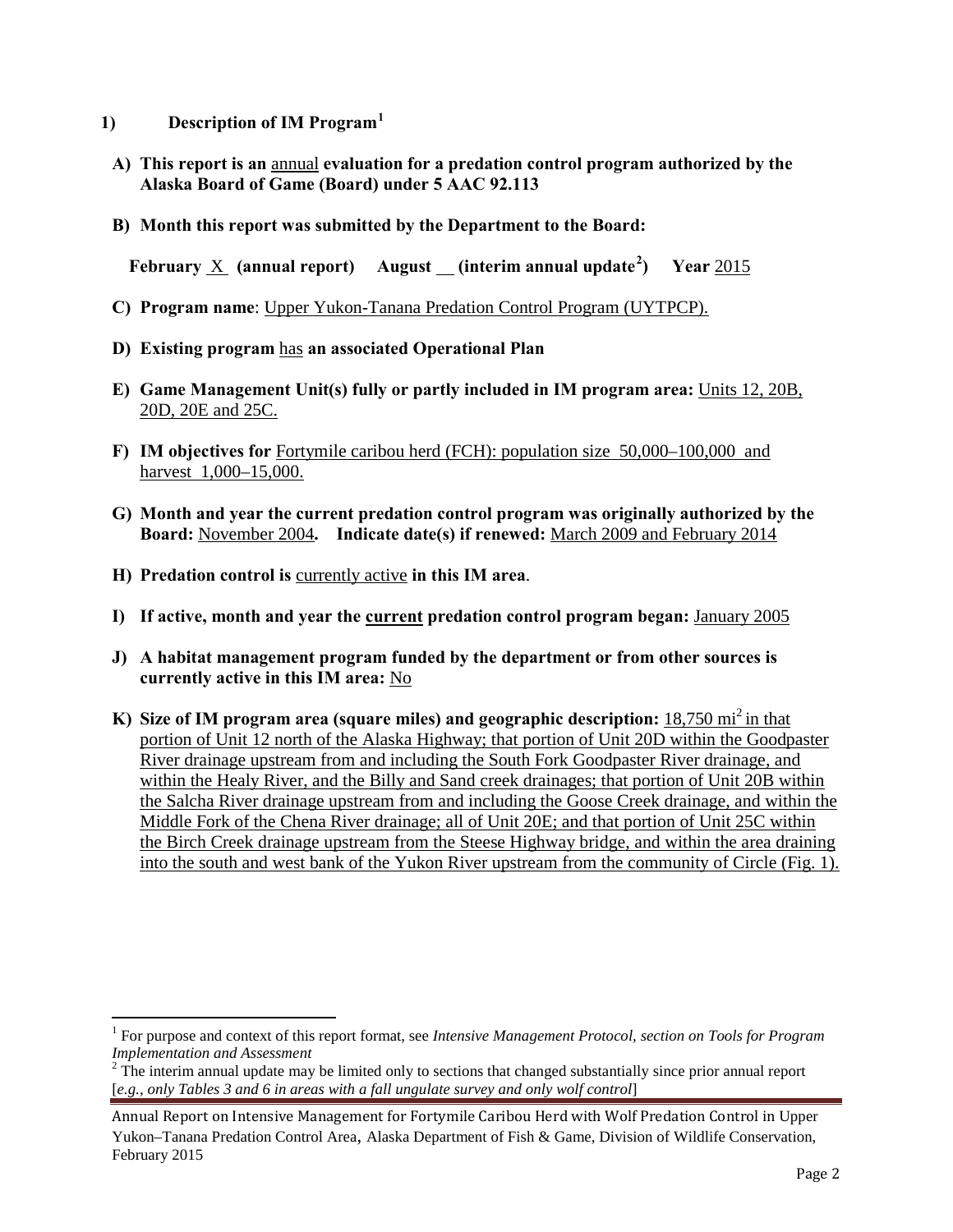

**Figure 1. Upper Yukon–Tanana Predator Control Program Area (18,750 mi<sup>2</sup> )** 

**L) Size and geographic description of area for assessing ungulate abundance:** Caribou- $25,217 \text{ mi}^2$  FCH hunt area (Fig. 2).

Annual Report on Intensive Management for Fortymile Caribou Herd with Wolf Predation Control in Upper Yukon–Tanana Predation Control Area, Alaska Department of Fish & Game, Division of Wildlife Conservation, February 2015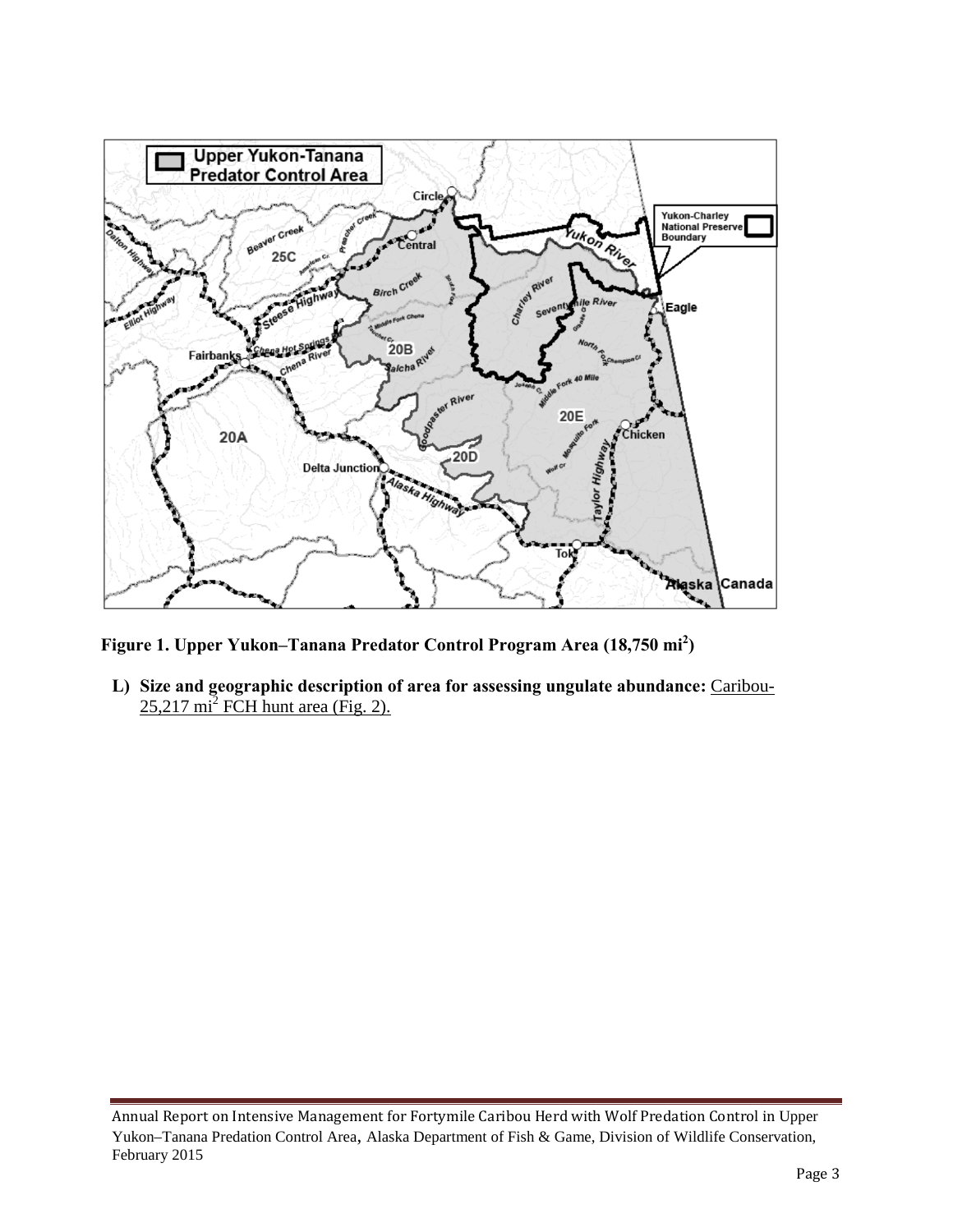

Figure 2. Fortymile Caribou Herd Hunt Area in Alaska (25,217 mi<sup>2</sup>).

- **M) Size and geographic description of area for ungulate harvest reporting:** Caribou–FCH hunt  $\frac{\text{area}, 25, 217 \text{ mi}^2}{\text{cm}^2}$
- **N) Size and geographic description of area for assessing predator abundance:** Upper Yukon– Tanana Predation Control Area (UYTPCA), 18,750 mi<sup>2</sup>.
- O) Size and geographic description of predation control area: UYTPCA, 18,750 mi<sup>2</sup>.
- **P) Criteria for evaluating progress toward IM objectives:** Caribou abundance and harvest.
- **Q)** Criteria for success with this program: FCH population  $= 50,000-100,000$  and harvest  $=$ 1,000–15,000 caribou.
- **2) Prey data**

**Date(s) and method of most recent** fall/spring **abundance assessment for:** Caribou–June 2010 photocensus (Table 1).

**Compared to IM area, was a similar trend and magnitude of difference in abundance observed in nearby non-treatment area(s) since program inception:** Non-treatment area not established.

Annual Report on Intensive Management for Fortymile Caribou Herd with Wolf Predation Control in Upper Yukon–Tanana Predation Control Area, Alaska Department of Fish & Game, Division of Wildlife Conservation, February 2015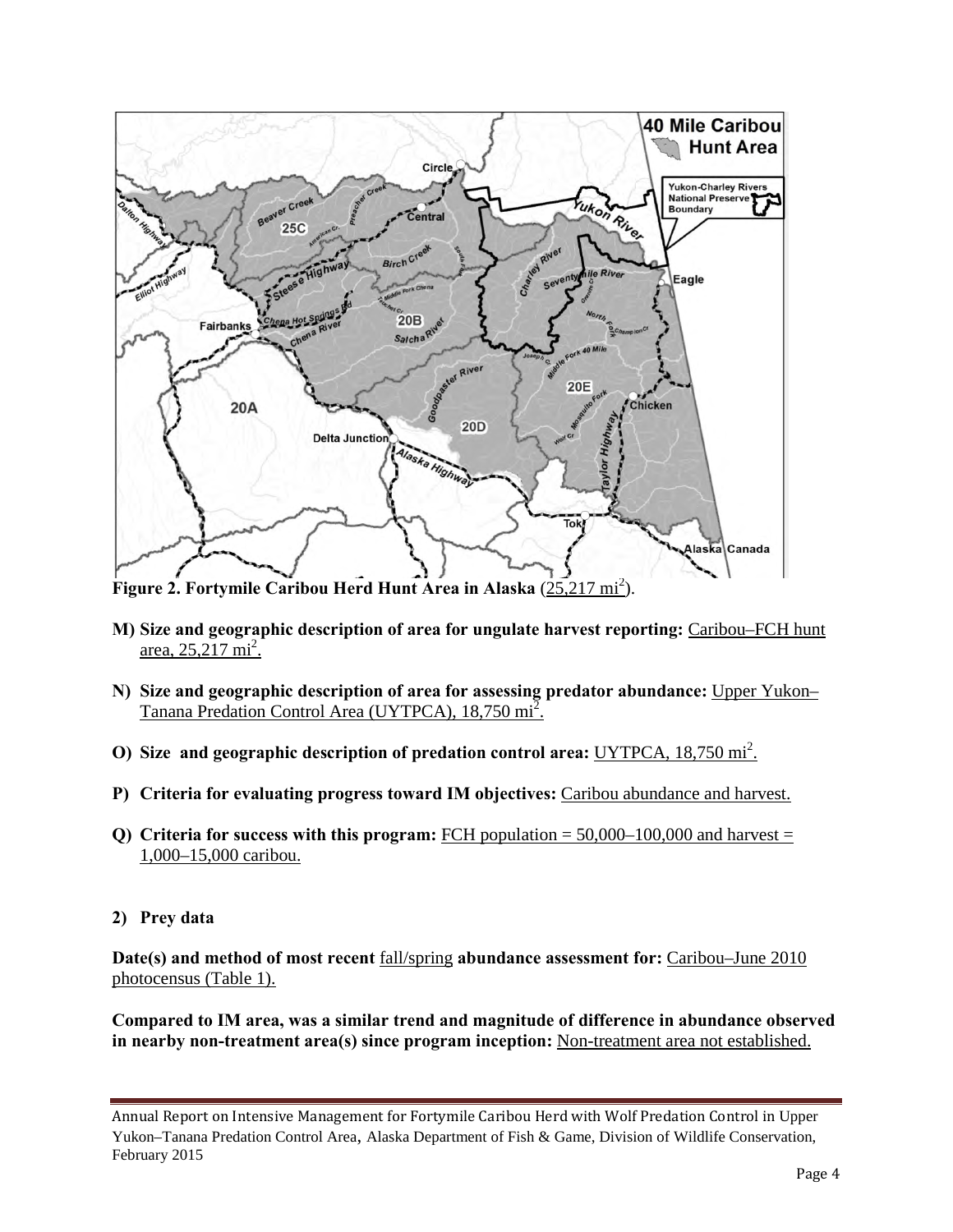**Date(s) of most recent age and sex composition survey for:** Caribou – October 2014 composition survey (Table 1).

**Compared to IM area, was a similar composition trend and magnitude of difference in composition observed in nearby non-treatment area(s) since program inception:** Non-treatment area not established.

|                   | Table 1. Fortymile Caribou Herd (FCH) abundance, age and sex composition in FCH hunt            |
|-------------------|-------------------------------------------------------------------------------------------------|
|                   | area since the herd was added to the control program in year 3 to year 11. Regulatory year is 1 |
|                   | July through 30 June (e.g., $RY14 = 1$ July 2014 through 30 June 2015).                         |
| <b>Regulatory</b> | Composition (number per 100 cows)                                                               |

|               | <b>Regulatory</b> |                       | <b>Composition (number per 100 cows)</b> |              |                |  |  |
|---------------|-------------------|-----------------------|------------------------------------------|--------------|----------------|--|--|
| <b>Period</b> | vear              | <b>Abundance</b>      | <b>Calves</b>                            | <b>Bulls</b> | Total <i>n</i> |  |  |
| Year 1        | 2004              |                       |                                          |              |                |  |  |
| Year 2        | 2005              |                       |                                          |              |                |  |  |
| Year 3        | 2006              | $43,837$ <sup>a</sup> | 34                                       | 43           | 4,995          |  |  |
| Year 4        | 2007              | $44,673^{\circ}$      | 37                                       | 36           | 5,228          |  |  |
| Year 5        | 2008              | $46,510^{b}$          | 33                                       | 37           | 4,119          |  |  |
| Year 6        | 2009              | $51,675^{\rm b}$      | 34                                       | 59           | 4,503          |  |  |
| Year 7        | 2010              |                       | 32                                       | 43           | 7,169          |  |  |
| Year 8        | 2011              |                       | 25                                       | 42           | 3,949          |  |  |
| Year 9        | 2012              |                       | 22                                       | 40           | 4,832          |  |  |
| Year 10       | 2013              |                       | 28                                       | 38           | 3,921          |  |  |
| Year 11       | 2014              |                       | $25^{\circ}$                             | $34^{\circ}$ | 4,794          |  |  |

<sup>a</sup> Modeled population estimate.

<sup>b</sup> Minimum population estimate from photocensus.

 $\epsilon$ . These estimates likely had some bias due to poor sightability (most caribou in trees) during the survey.

**Describe trend in abundance or composition:** 2% annual rate of increase during 2003-2010.

Annual Report on Intensive Management for Fortymile Caribou Herd with Wolf Predation Control in Upper Yukon–Tanana Predation Control Area, Alaska Department of Fish & Game, Division of Wildlife Conservation, February 2015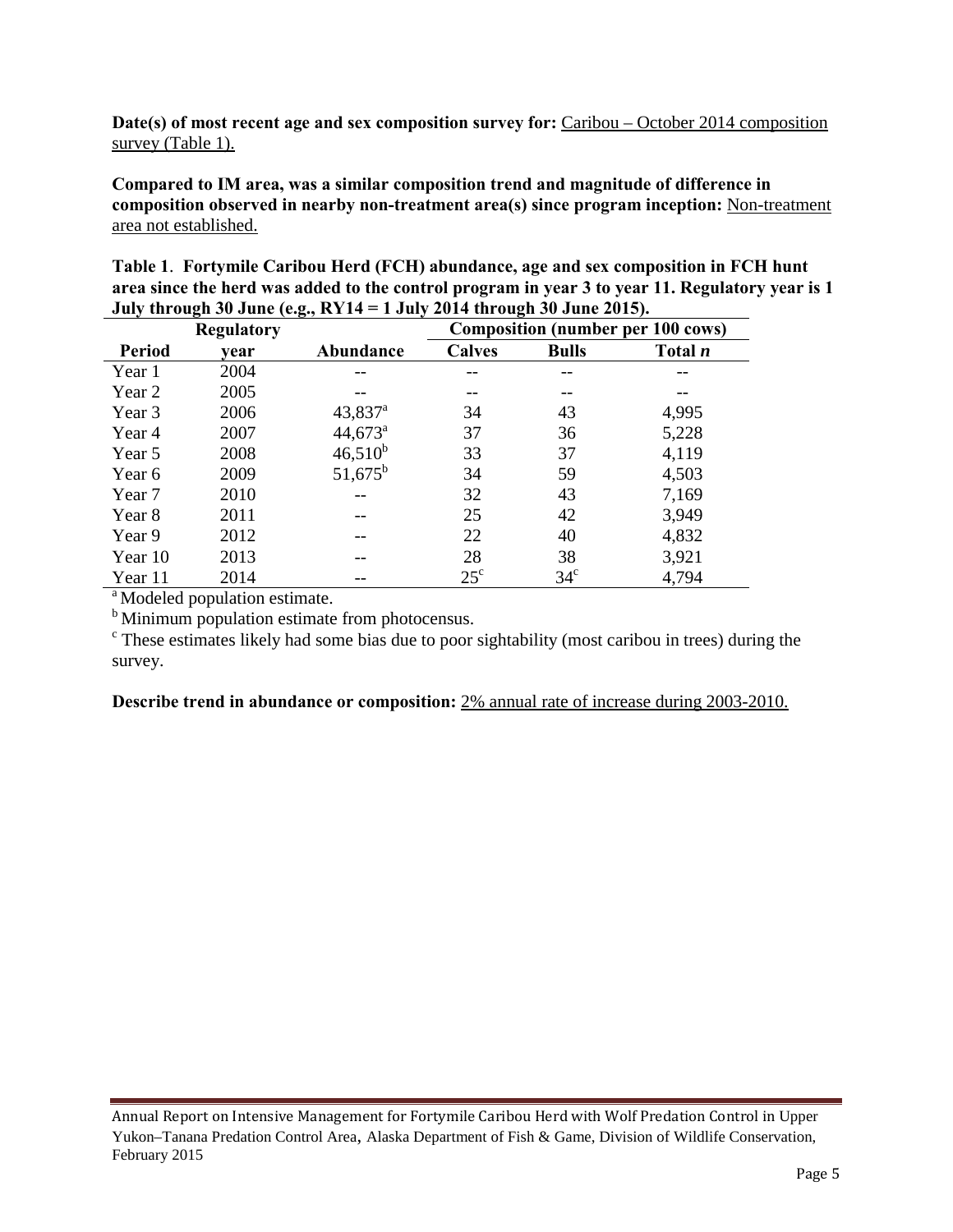**Table 2**. **Fortymile Caribou Herd (FCH) harvest in FCH hunt area since the herd was added to the control program in year 3 to year 10. A regulatory year is 1 July through 30 June (e.g., RY13 = 1 July 2013 through 30 June 2014).** 

|                   |                 |       |     | Reported on registration |              |                    |                  |               |                  |              |
|-------------------|-----------------|-------|-----|--------------------------|--------------|--------------------|------------------|---------------|------------------|--------------|
|                   |                 |       |     | permit                   |              |                    | <b>Estimated</b> |               |                  |              |
|                   | Regu-<br>latory |       |     |                          |              | general<br>harvest | $Un-$<br>repor   | <b>Illega</b> | Yukon<br>harves  |              |
| Period            | vear            | M     | F   | Unk                      | <b>Total</b> | report             | ted              |               |                  | <b>Total</b> |
| Year 1            | 2004            | 592   | 243 | 11                       | 846          | 12                 | 5                | 5             | $\overline{0}$   | 868          |
| Year 2            | 2005            | 557   | 182 | 2                        | 741          | 4                  | 5                | 5             | $\boldsymbol{0}$ | 755          |
| Year 3            | 2006            | 601   | 247 | 4                        | 852          | 12                 | 5                | 5             | $\overline{0}$   | 874          |
| Year 4            | 2007            | 746   | 262 | 4                        | 1,012        | 20                 | 5                | 5             | $\boldsymbol{0}$ | 1,042        |
| Year 5            | 2008            | 681   | 217 | $\overline{0}$           | 898          | 9                  | 5                | 5             | $\overline{0}$   | 917          |
| Year 6            | 2009            | 881   | 192 | 10                       | 1,083        | 11                 | 5                | 5             | $\boldsymbol{0}$ | 1,104        |
| Year <sub>7</sub> | 2010            | 630   | 89  | 6                        | 725          | $\overline{4}$     | 5                | 5             | 15               | 764          |
| Year 8            | 2011            | 935   | 125 | 6                        | 1,066        | 18                 | 5                | 5             | 15               | 1,119        |
| Year 9            | 2012            | 1,081 | 190 | 26                       | 1,297        | 9                  | 5                | 5             | 15               | 1,341        |
| Year 10           | 2013            | 1,152 | 14  | 20                       | 1,186        | $65^{\mathrm{a}}$  | 5                | 5             | 60               | 1,321        |

<sup>a</sup> Includes 65 harvested in Unit 25B.

**Describe trend in harvest:** Harvest controlled by fixed annual harvest quota. Annual quota was 850 during RY06–RY09, 795 in RY10, and 1,000 during RY11–RY13.

**Describe any other harvest related trend if appropriate:** None.

#### **3) Predator data**

**Date(s) and method of most recent spring abundance assessment for wolves:** May 2014 modeled estimate.

Date(s) and method of most recent fall abundance assessment for wolves: **October 2014** – ADF&G Pred–Prey model which uses the relationship between spring wolf, moose and caribou population sizes to predict a likely growth rate for the wolf population from spring to fall. Mathematical equations which define model functions were taken from published predator–prey studies.

**Other research or evidence of trend or abundance status in wolves:** None.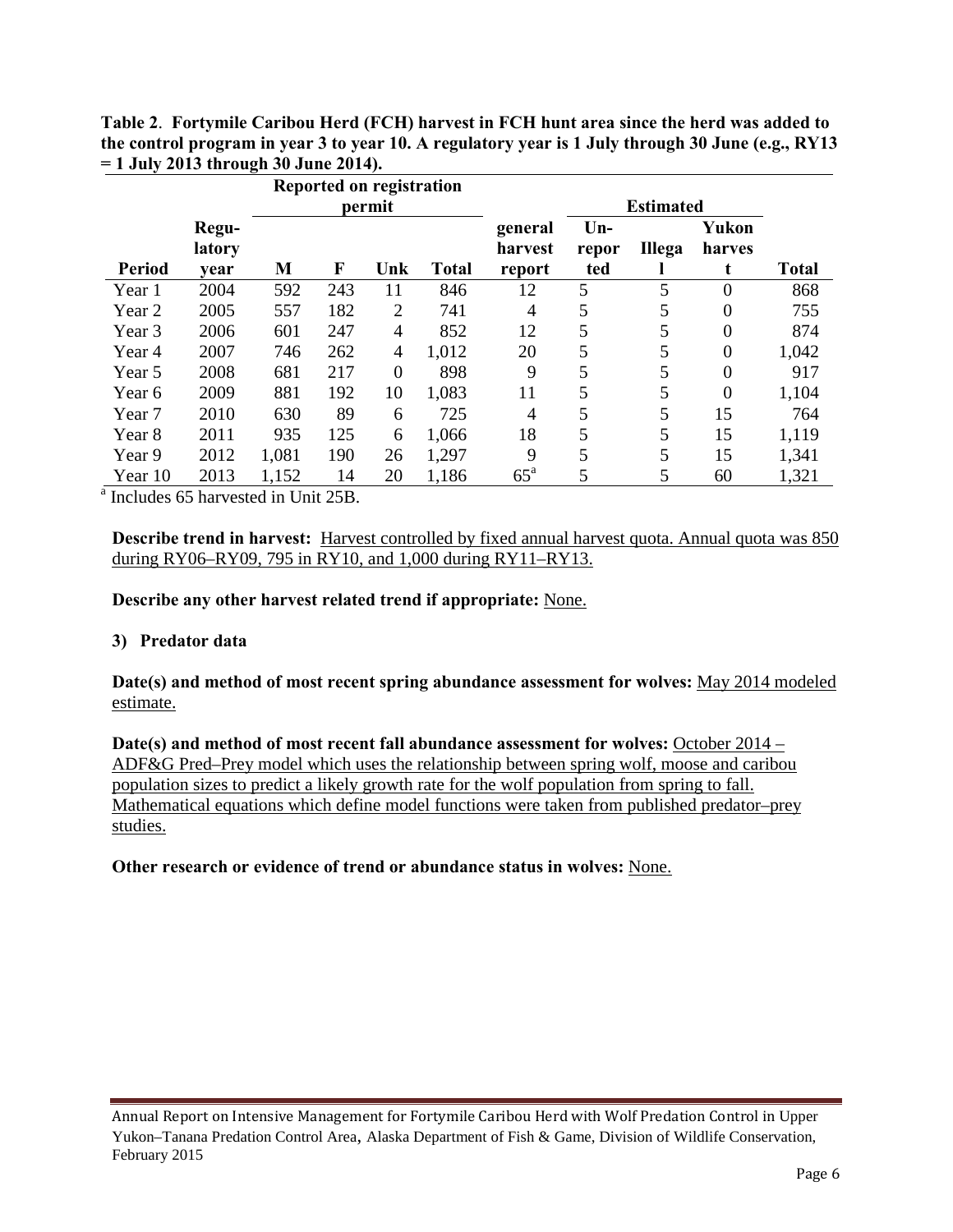**Table 3. Wolf abundance and removal in the Upper Yukon-Tanana Predation Control Area since program implementation in year 1 to year 11. Removal objective is 60–80% of precontrol fall abundance in year 1 of wolf predation control program, so estimated or confirmed number remaining by 1 May each regulatory year in the PCA must be at least 88. Regulatory year is 1 July through 30 June (e.g., RY14 = 1 July 2014 through 30 June 2015).** 

|               |                           | Fall                              | <b>Harvest</b><br>removal |                | Dept.<br>control |                   | <b>Total</b> | <b>Spring</b>                        |
|---------------|---------------------------|-----------------------------------|---------------------------|----------------|------------------|-------------------|--------------|--------------------------------------|
| <b>Period</b> | <b>Regulatory</b><br>vear | abundance<br>(range)              | Trap                      | Hun<br>t       | remova           | control<br>remova | remova       | abundanc<br>$e$ (range) <sup>a</sup> |
| Year 1        | 2004                      | $380^{bc}$<br>$(350 - 410)$       | 52                        | 23             | N/A              | 60                | 135          | 245<br>$(215 - 275)$                 |
| Year 2        | 2005                      | $335^{\circ}$<br>$(300 - 370)$    | 58                        | 10             | N/A              | 17                | 85           | 250<br>$(215 - 285)$                 |
| Year 3        | 2006                      | $362^{\circ}$<br>$(300 - 425)$    | 73                        | $\overline{7}$ | N/A              | 23                | 103          | 259<br>$(197 - 322)$                 |
| Year 4        | 2007                      | $382^{\circ}$<br>$(366 - 398)$    | 57                        | 14             | N/A              | 27                | 98           | 284<br>$(268 - 300)$                 |
| Year 5        | 2008                      | $372^d$                           | 82                        | 11             | 84               | 49                | 226          | 146                                  |
| Year 6        | 2009                      | $235^{\circ}$                     | 31                        | $\overline{4}$ | 15               | 10                | 60           | 175                                  |
| Year 7        | 2010                      | $274^{\circ}$<br>$(262 - 285)$    | 26                        | 11             | $\overline{0}$   | 25                | 62           | 212<br>$(200 - 223)$                 |
| Year 8        | 2011                      | $329^\circ$<br>$(315 - 342)$      | 62                        | 17             | 56               | 8                 | 145          | 184<br>$(170 - 197)$                 |
| Year 9        | 2012                      | $386^{\circ}$<br>$(368 - 403)$    | 41                        | 12             | 40               | 78                | 171          | 215<br>$(197 - 232)$                 |
| Year 10       | 2013                      | 356 <sup>c</sup><br>$(338 - 373)$ | 44                        | 10             | 31               | 31                | 116          | 240<br>$(222 - 257)$                 |
| Year 11       | 2014                      | $374^{\circ}$<br>$(357 - 393)$    | 0 <sup>f</sup>            | $7^{\rm f}$    | 0 <sup>f</sup>   | 0 <sup>f</sup>    | $7^{\rm f}$  | N/A                                  |

<sup>a</sup> Fall estimate minus all know wolf kills.

 $\rm ^b$  Pre-control population estimate.<br><sup>c</sup> Fall modeled estimate.

<sup>d</sup> Revised fall modeled estimate using results from a March 2009 reconnaissance survey and RY08 removal data. The original fall modeled estimate was 393–431.

e Revised fall modeled estimate using results from a March 2010 reconnaissance survey and RY09 removal data. The original fall modeled estimate was 262–299.

<sup>f</sup> Preliminary data.

### **4) Habitat data and nutritional condition of prey species**

**Where active habitat enhancement is occurring or was recommended in the Operational Plan,**  describe progress toward objectives: No enhancement recommended by the Operational Plan and no active habitat enhancement conducted.